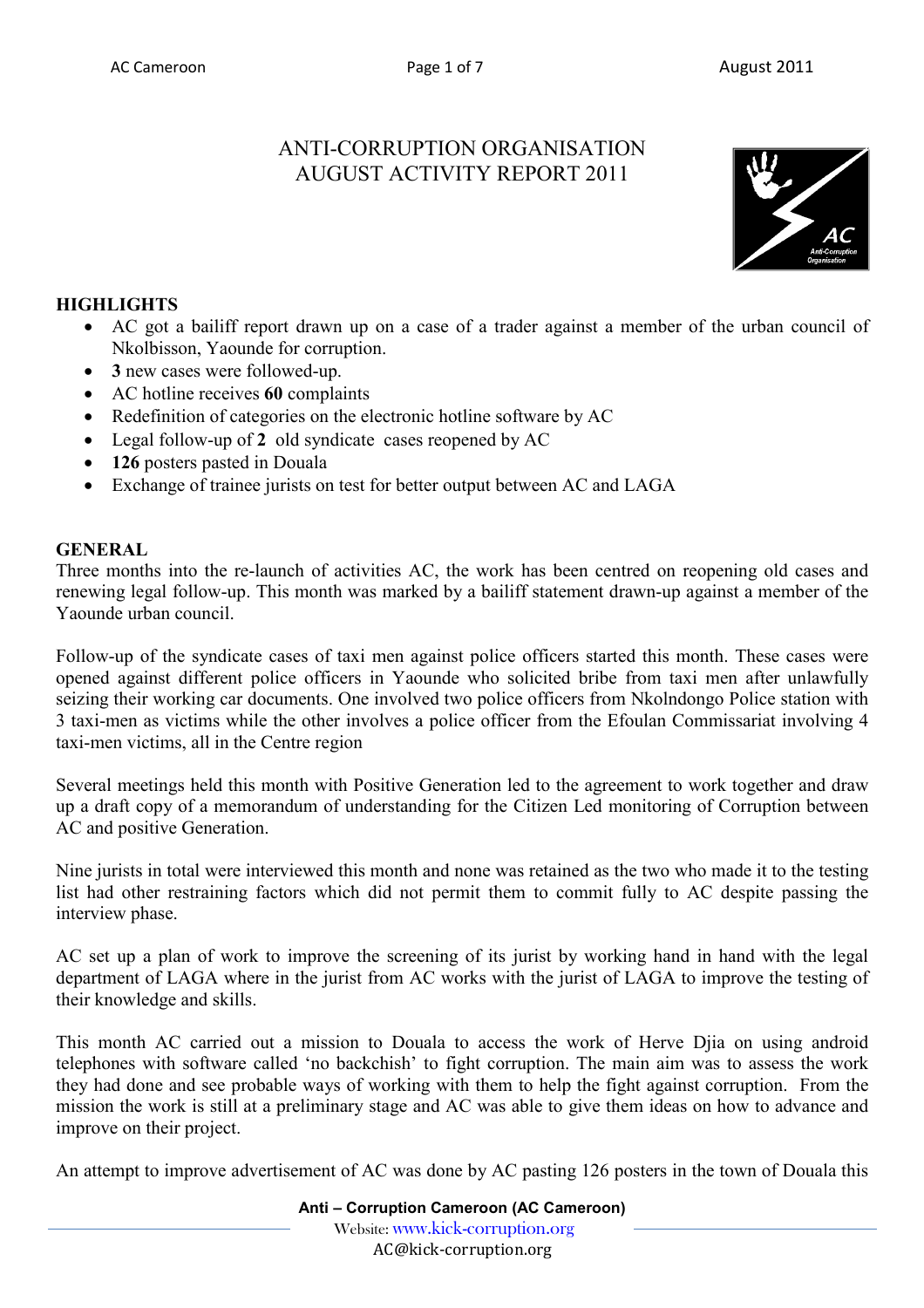month. Several media and press houses were assessed to see how AC could improve on its media capacity but none so far was considered to be as good as the national television because it cuts across the whole country and is being viewed by most households.

### **HOTLINE**

A total of **60** calls were received through the AC hotline and are illustrated by the graphs under the various categories. There has been a real drop in the number by a third of calls that were received this month compared to last month, as posters were not pasted compared to last month.



In the month of August 2011 **32%** of calls were non-responsive, while **68%** of calls received were responsive calls though not all fell under corruption. Despite the low number of calls received this month the percentage of responsive calls is higher by **16%** compared to July.



From the graph of responsive calls in August 2011, 51% of calls were corruption calls while 49% of these calls were non-corruption calls.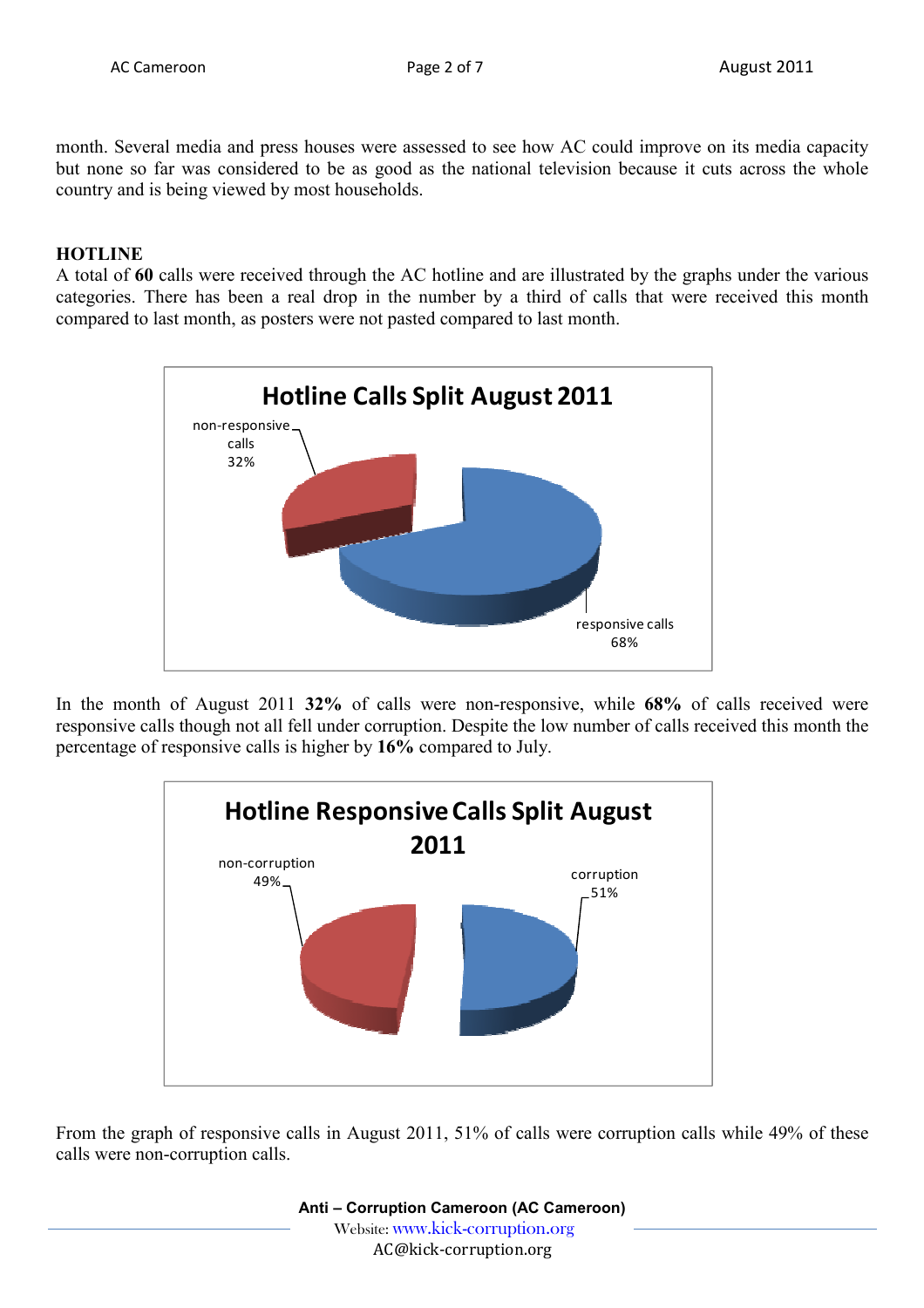

In the month of August 2011, bribery calls had **50%**, extortion calls were at **20%**, **15%** of callers denounced abusive dismissal, **10%** denounced fraud and **5%** procuring influence.



In August 2011, non-corruption calls were represented by **69%** of wrong number claims assumed to be categorised mostly by people afraid to denounce corruption acts, **16%** denounced human rights issues, **9%** were calls on information about AC while personal disputes and discrimination had **3%** each of calls.

### **GENDER**

 Female gender in the month of August 2011 like July 2011 is still underrepresented with **10%** callers, while **90%** of the callers were male.

> **Anti – Corruption Cameroon (AC Cameroon)** Website: www.kick-corruption.org AC@kick-corruption.org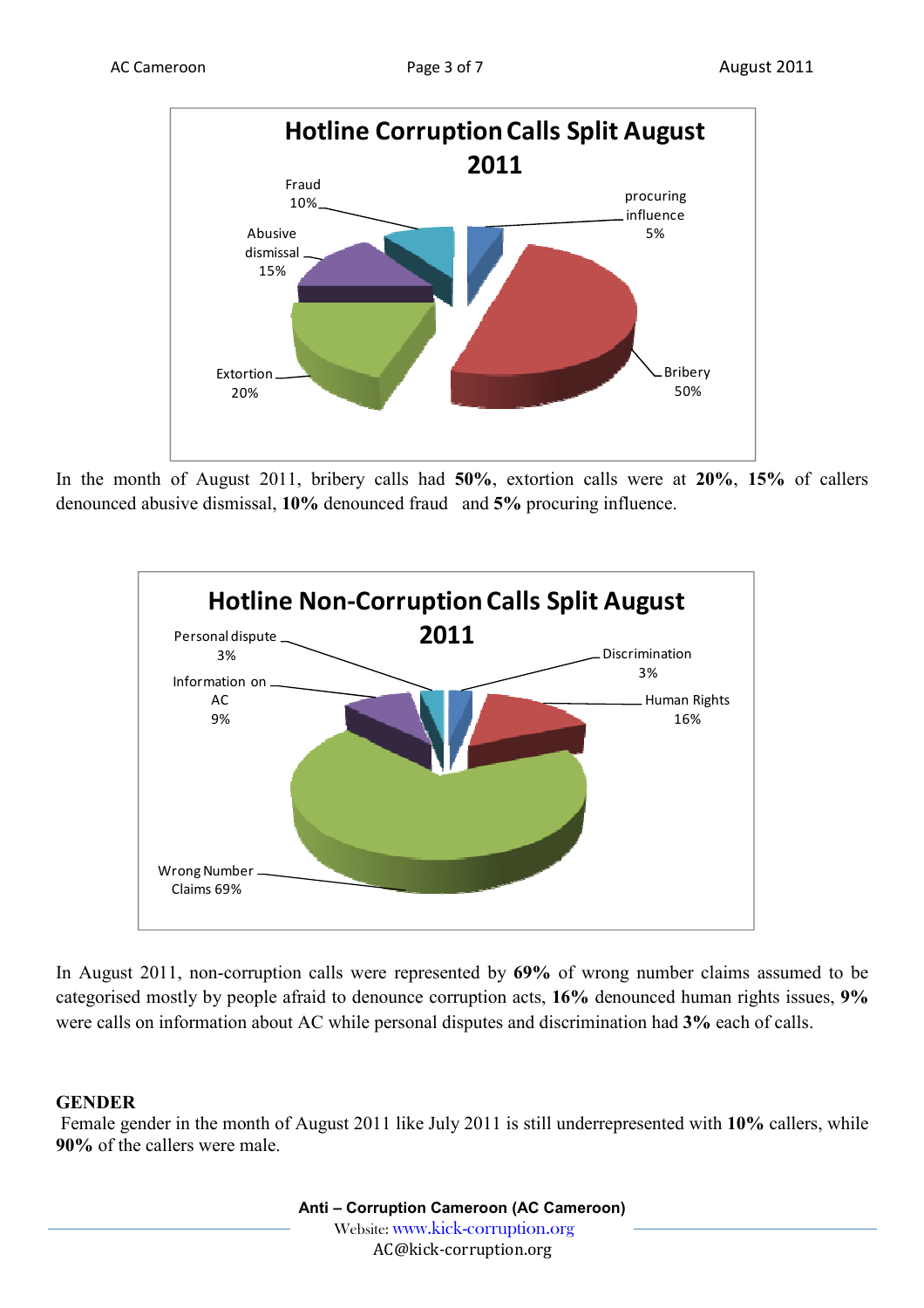

## **AGE RANGE OF CALLERS**



In the month of August the age range was made up only of the adults (31-55years) with **66%** and youths (0- 30years) with **34%**. Calls from the elderly age range were not recorded this month.

### **REGIONAL DISTRIBUTION OF CALLS**

From the report, the month of August 2011 had the Centre Region with most callers making **43%**, with the least calls coming from the South West and West Regions all with **3%** each. The other Regions ranged between **5%** in the East, South and Extreme North Regions, **14%** in the Littoral and **11%** in the North West Region and Adamawa Regions. No calls were received from North Region.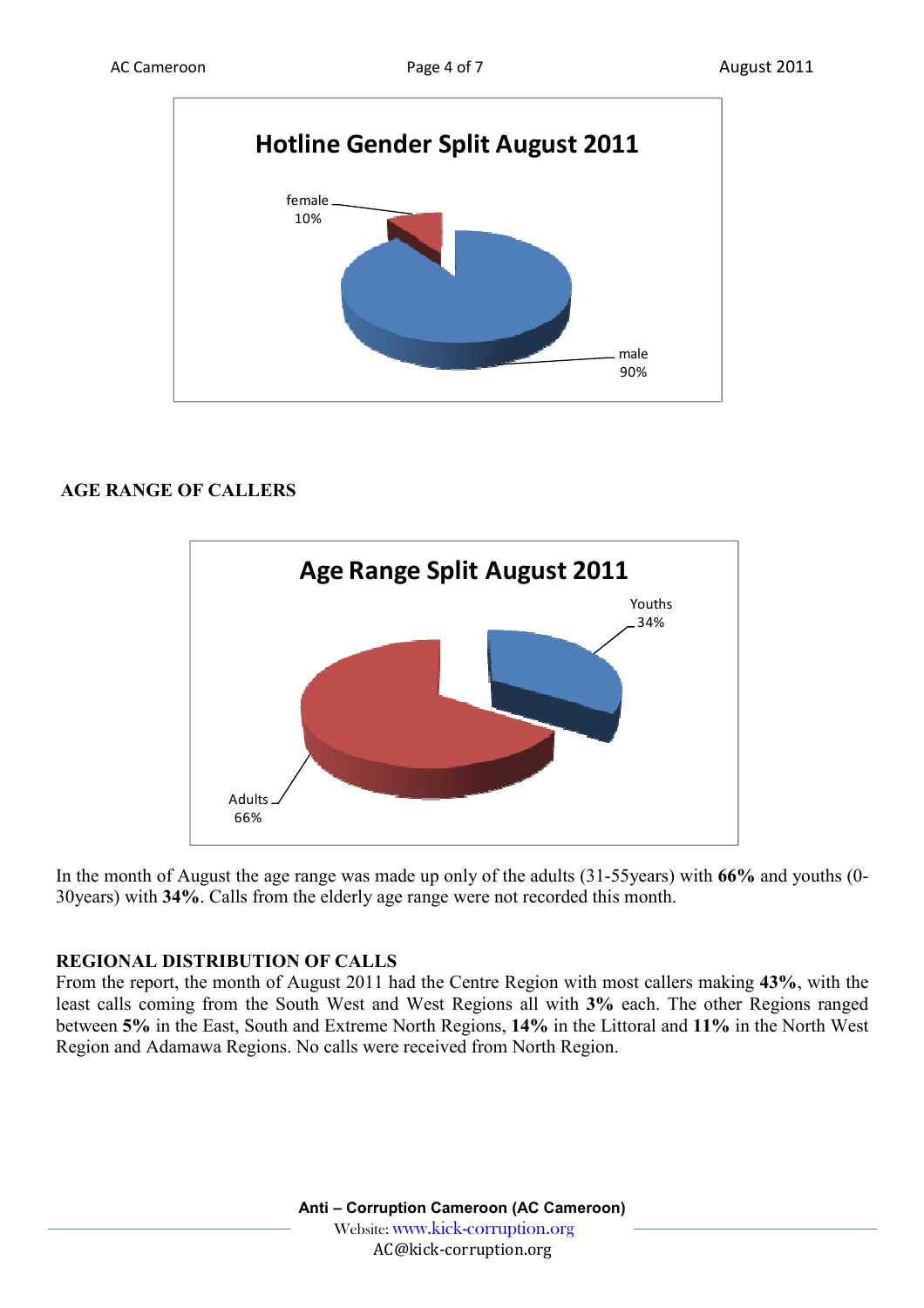

Most of the calls have been coming from the Centre Region as a result of the sensitisation with posters and brochures which has been going on in this region. This is not the case with the other regions.

# **EMAIL ADDITION TO HOTLINE**

One email was received this month and was not a corruption case.

# **INVESTIGATIONS**

AC received 60 calls out of which three new cases were opened. The three cases followed up this month but only one successfully had a bailiff statement drawn up. The three cases are:

- Case of petty trader in Madagascar market against a gendarmerie officer: Corruption in the form of extortion of a petty trader by a gendarme officer at Marche Madagascar to pay community fees of more than **1000FRS** which is normally **500FRS** for the space he uses to sell without issuing a receipt for it. The gendarme officer seizes the goods of these petty traders and according to the cargo you have, he solicits a fee which normally is not supposed to be collected by him, but by council agents The victim after contacting AC later on did not wish to continue with the case. The case was closed.
- Case of land expropriation: This second case involved a pending remuneration for land expropriation by CAMTEL in Bamenda to some individuals and a chief, but this could not be done as a said lady at the Ministry of Land Tenue was soliciting for **1000,000** (one million) francs bribe to push the file forward for signing by the minister. AC received the documents for this case by post but after several discussions with the victims; they decided to back out of working with AC. The victims had already bribed their way through the first stage at Bamenda ministries of Post and Telecommunication and Land Tenue with **1,500000** (one and a half) million francs for the file to be moved to Yaounde. This case was also closed.
- Case of Nkobisson market trade against council agents: The third case involved extortion of a trader at Marche Nkolbisson in Yaounde whose goods (five pallets of juice) were confiscated by council workers for not paying his trimester tax which was **18,000**(eighteen thousand) FRS and was later solicited to pay that exact sum to regain his goods. He called AC to complain and after a brief meeting with the victim, AC and a bailiff, a report was finally drawn against one of the council officers who asked for **13,000** (thirteen thousand) FRS to release the trader's juice without him paying the said tax and no receipts to be issued. AC is following this up to get a bailiff report drawn up and used for a possible court case against the council agent.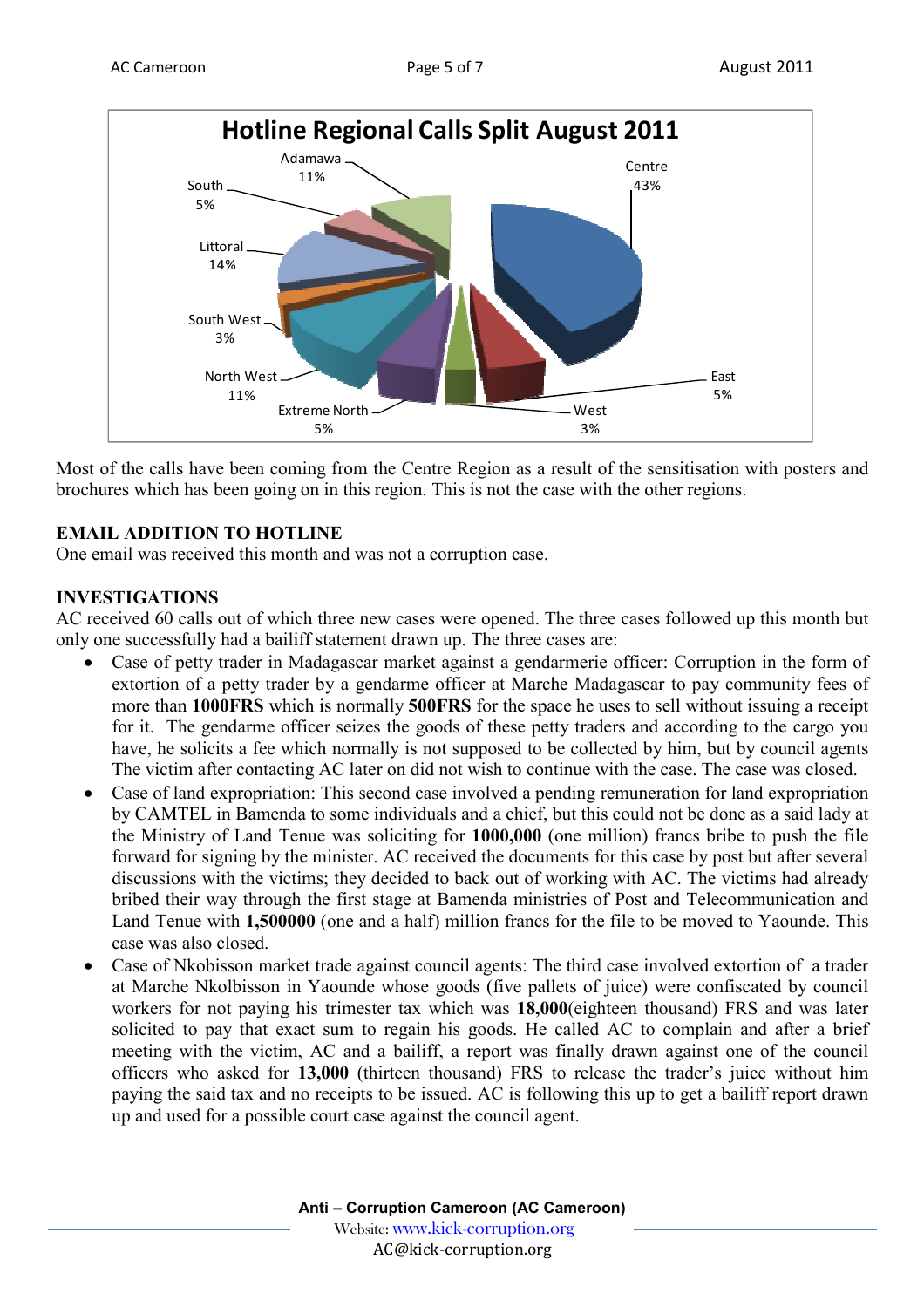### **LEGAL FOLLOW-UP**

AC engaged a bailiff to draw up a report on extortion by a trader whose goods got seized for not paying his trimester tax and was told to come and pay **13000** FRS to reclaim his goods without any receipts being issued and without him paying the said tax. The other 2 cases AC engaged in this month to follow-up were closed as the victims backed out from working with AC.

This month, AC exchanged trainee jurist on test, with LAGA legal department to assist in making their training and learning process more effective and complete.

Follow-up on the two already opened cases of taxi men against police officers was done this month. Concerning the cases so far, not much information has been received therefore AC will continue the followup and push for the acquisition of more information.

AC did a reclassification and refilling of the old cases as it was noted that most of the file were not properly treated and lacked case analyses. These files were closed after being properly analysed.

# **MEDIA**

 While negotiations at Cameroon Radio Television (CRTV) are still ongoing, AC took the initiative this month to get 126 posters pasted in the town of Douala. AC is also looking for avenues where posters can be pasted in other towns of Cameroon.

 Several media houses and press were assessed to see how AC could improve on its media capacity but none so far was considered to be good as the national television because it cuts across the whole country and is being viewed by most households

## **MANAGEMENT**

Nine jurists in total were interview this month and none was retained as the two who made it to the testing list had other restraining factors which did not permit them to commit to AC despite passing the interview case phase.

AC set up a plan of work to improve the training of its jurist by working hand in hand with the legal department of LAGA where in the jurist from AC works with the jurist of LAGA to help improve their knowledge and skills. This is also to expose both jurists to the different activities carried out by AC and LAGA and widens their court experiences as they handle follow-up on cases.

# **EXTERNAL RELATIONS**

- Meeting with First Secretary of the British High Commission and the Head of Political and Economic section in the US embassy on the shrinking space of civil society in Africa and disenabling environment for NGOs.
- Several meetings held this month by AC with Positive Generation led to an agreement to partner together and draw up a draft copy of a Memorandum of Understanding (MoU) for the Citizen Led Monitoring of Corruption in the Health Sector. The MoU will define the role of AC and that of Positive Generation in carrying out the project.
- AC Director meets with Positive Generation on corruption in the health sector and the APT-AID Principles.
- World Bank Governance Officer and AC Director met and discussed on law enforcement, corruption, transparency and accountability.
- Meeting with American volunteer on APT-AID principles and wildlife law enforcement.
- This month AC programmer carried out a mission to Douala to access the work of Herve Djia on using android telephones with software called 'no backchish' to fight corruption. The main aim was to assess the work they had done and see probable ways of working with them to help the fight against corruption. From the visit the work is still at a preliminary stage and AC was able to give them advice on how to advance and improve their project.